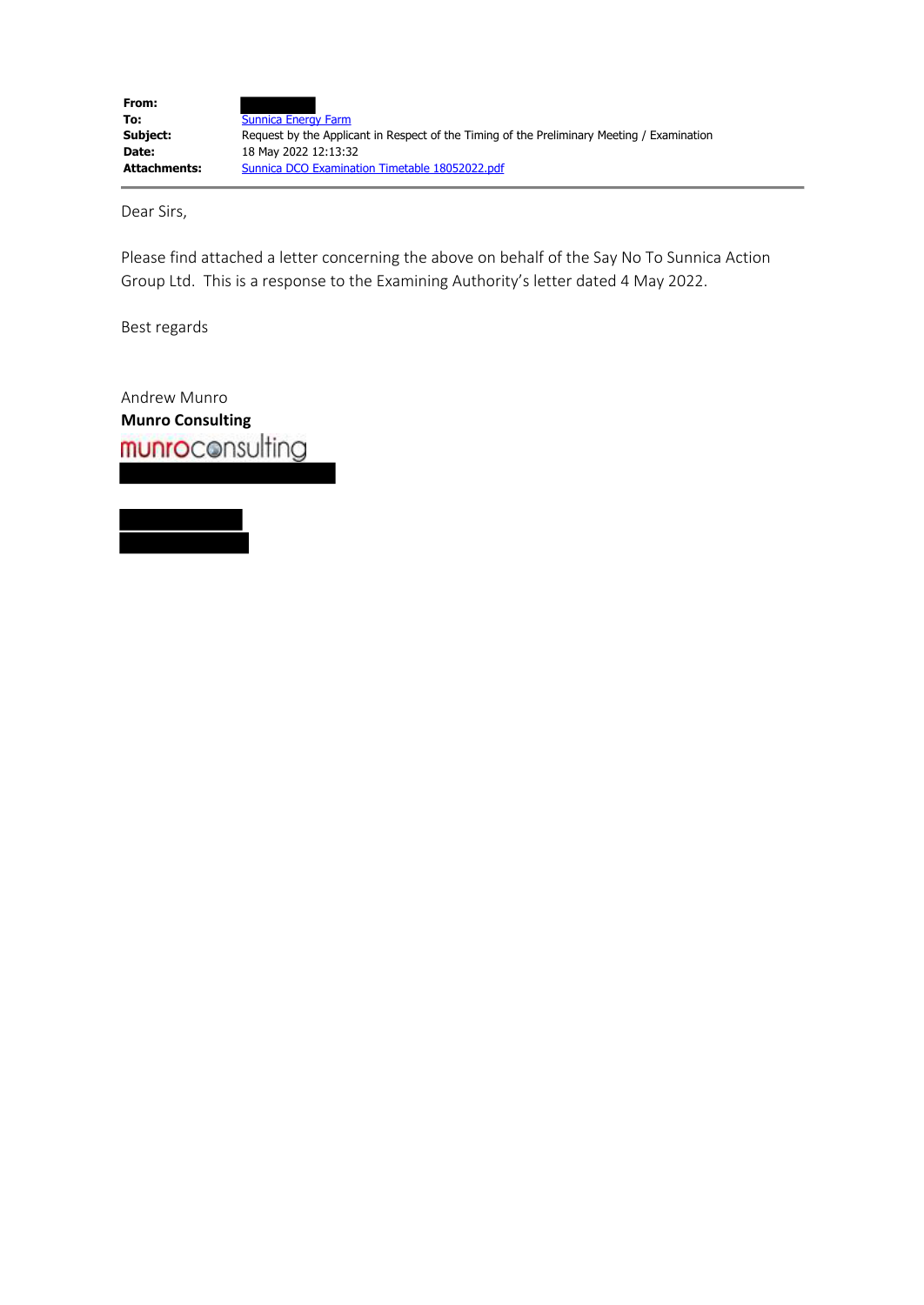Say No To Sunnica Action Group Ltd



18 May 2022

Dear Mr Kean,

# **Planning Act 2008 (as amended) Application by Sunnica Ltd for an Order Granting Development Consent for the Sunnica Energy Farm Request by the Applicant in Respect of the Timing of the Preliminary Meeting / Examination**

# *Introduction*

1. The Say No to Sunnica Action Group Limited (**SNTS**), an interested party (ID No 20031080) in the Sunnica Energy Farm DCO Examination. We write further to your letter of 4 May 2022 requesting comments on Sunnica Ltd's application to delay the Preliminary Meeting for the examination to mid-July.

#### *Summary*

2. The short point we make is that the timetable proposed by Sunnica and their solicitors as well as the assumptions made in their letter to PINS and the Examining Authority requesting the amendment are untenable and likely to cause significant prejudice to many registered Interested Parties who are members of this Group as well as prejudice to SNTS itself, also an Interested Party. We represent local residents, and parish councils as well as racehorse training organisations in the area affected and are advised by counsel and consultants. They will be involved in advising us as to the impact of the proposed Option 3 substation of which we have received no details from Sunnica even as to its proposed location, nor are we able to start to assess its impact until mid-July it seems, as Sunnica is not prepared to release details. To assume that we and local residents of the area will have nothing of particular relevance to say about the Option 3 proposals whether in consultation or subsequent submissions is high handed and does Sunnica no credit whatsoever. The prejudice is compounded by the fact that July is one of the busiest months of the year in the flat horseracing calendar and many local residents are on booked holidays in July.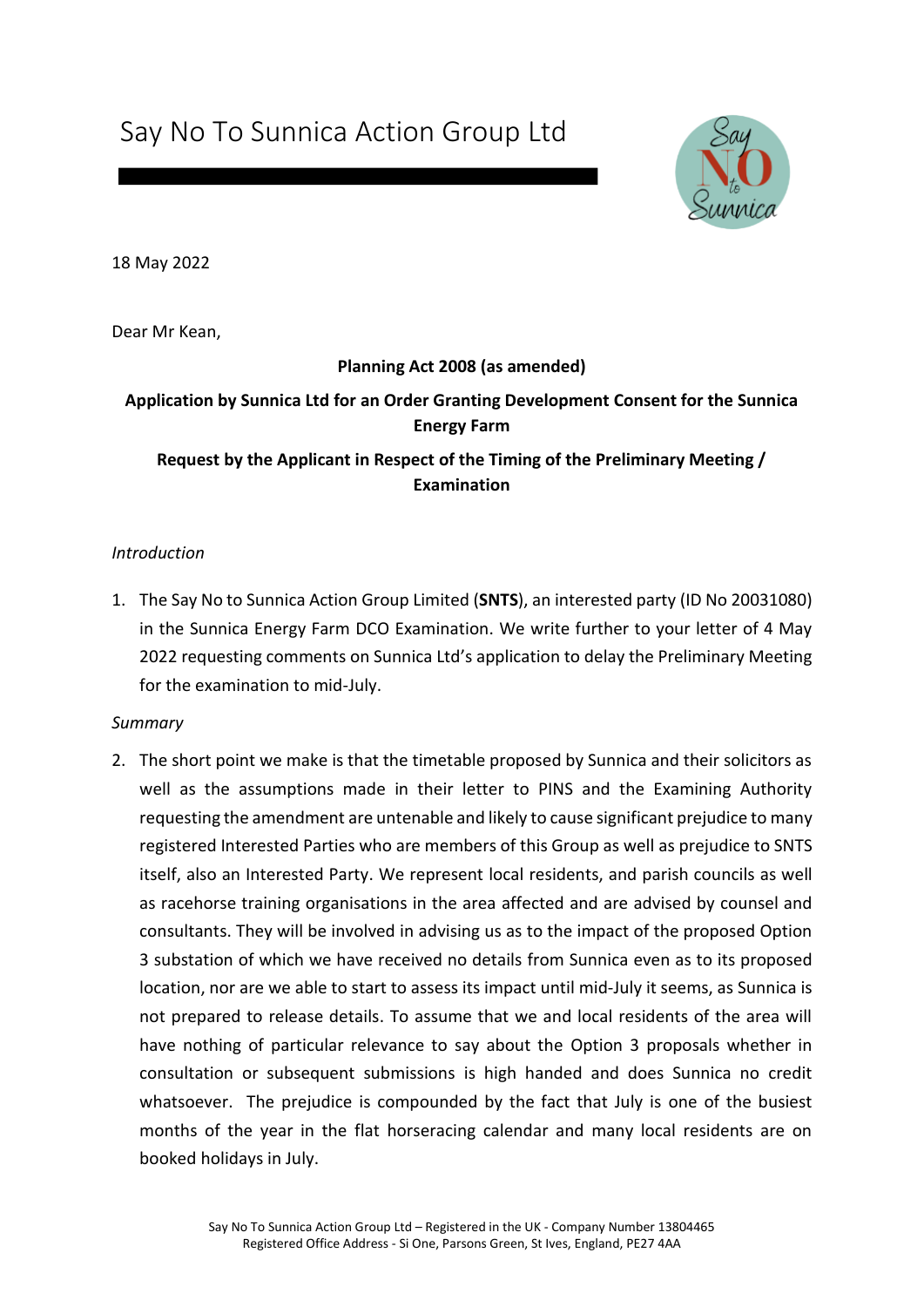# *In More Detail*

3. Our more detailed response to your letter is as follows:

| Whether the Preliminary Meeting should be<br>delayed until mid-July 2022                                                                                            | The Examining Authority must be satisfied that<br>no material prejudice will be occasioned on any<br>registered Interested Party because of this<br>delay, including SNTS. If such prejudice would<br>occur, the Examining Authority must avoid such<br>prejudice by proposing an alternative date for<br>the Preliminary Meeting. In addition, the<br>Examining Authority must be satisfied that the<br>examination will properly proceed from the<br>date of the delayed Preliminary Meeting      |
|---------------------------------------------------------------------------------------------------------------------------------------------------------------------|-----------------------------------------------------------------------------------------------------------------------------------------------------------------------------------------------------------------------------------------------------------------------------------------------------------------------------------------------------------------------------------------------------------------------------------------------------------------------------------------------------|
| Comment on the proposed timetable to consult<br>further on amendments intended to form the<br>formal Change Request to be made to the<br><b>Examining Authority</b> | The proposed timetable must not be accepted<br>unless the Examining Authority is satisfied that<br>adequate time is provided for the finalisation of<br>the required change to the application. Even if<br>the time provided is sufficient, the Examining<br>Authority must be satisfied that adequate time<br>is available for consultation on and<br>consideration of the amendments such that no<br>material prejudice is occasioned on parties<br>registered in the examination, including SNTS |

- 4. We object to the proposed changes due to the prejudice which would be caused. This prejudice arises from the following:
	- The starting of Examination at the start of the summer holiday season when many local people will have already arranged summer holidays which will involve cost and disruption to change and may prevent or compromise the submission of written representations at the start of Examination. The pandemic forced the cancellation of holidays in 2020 and 2021 which have been rebooked in 2022, many without options over dates. Attendance at the Preliminary Meeting would also be compromised due to childcare issues, etc during the school holidays.
	- The impact on the submission of written representations, which normally occurs close to the start of Examination, due to the lack of knowledge of changes in the application. These changes would not become clear until just before the proposed Preliminary Meeting date.
	- The shortness of time between when details of the revised DCO application becoming available (i.e. shortly before the proposed Preliminary Meeting) and the likely deadline for submission of written representations.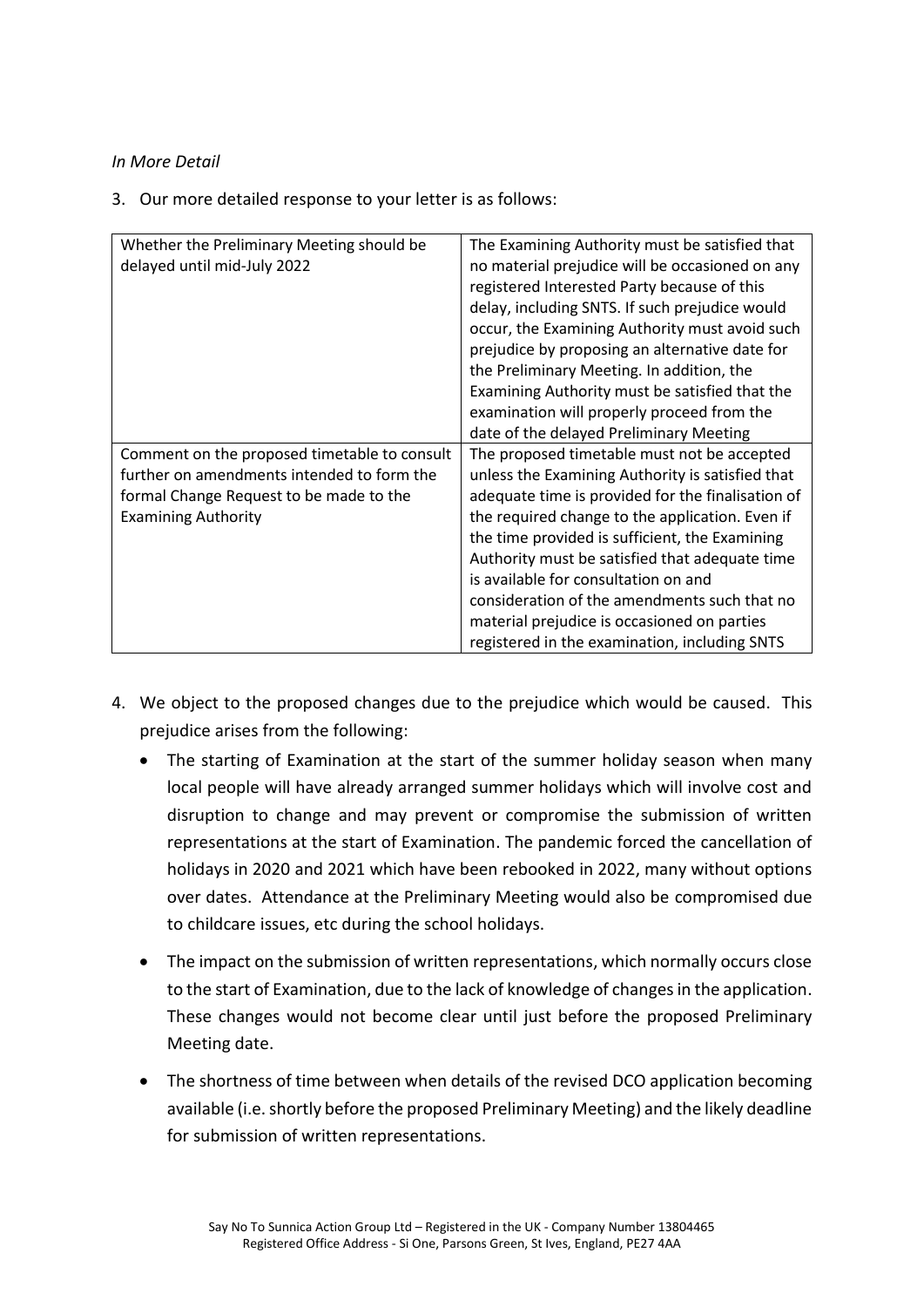- The delay being due to a failure by Sunnica Ltd to secure a firm agreement with National Grid and/or landowners before making an application that is based on such agreements.
- The dates and schedule have at all times been proposed for the convenience of Sunnica, ignoring local residents and others affected by the development. As stated by the latest planning policy statement (Further Information) accompanying the proposed Levelling Up and Regeneration Bill, it is clearly now government policy to bring forward reforms to enhance local democracy and engagement when making planning decisions, so that it gives local communities control over what is being built, where it is built, and what it looks like, so as to create an incentive to welcome development provided it meets the standards which are set.
- 5. We provide further information in support of these objections below and additional responses to the applicant's letter of 28 April 2022 are tabled in an Appendix.

# *Prejudice to Written Representations*

- 6. The proposed delay would cause prejudice to Interested Parties preparing written representations because the start of Examination would fall within the mid-July to early September holiday period. Over this period schools and universities are on vacation and Interested Parties will be put in the difficult position of being unable to devote sufficient time to the early part of Examination which is arguably more critical due to key submissions. Many affected residents have pre-booked holidays in this period. It is also one of if not the major flat horseracing periods of the year, affecting many employed persons involved in horserace training in and around the Newmarket area.
- *7.* SNTS, like other Interested Parties, has instructed counsel and experts for the examination. The delay places such instruction in jeopardy, as those counsel and experts have relied on the Planning Inspectorate's clear guidance in diarising work on the Sunnica examination. The delay would also be prejudicial in causing significant further expense.

#### *Impact on Written Representations*

8. With the compressed timetable proposed by Sunnica Ltd, Interested Parties and their experts will be deprived of the opportunity to properly consider and include in written representations any changes as finalised. The proposed timetable by Sunnica Ltd envisages that the changes, including any changes as the result of meaningful consultation, will only become available in mid-July, just before the proposed date of 18 July 2022 for the Preliminary Meeting. It cannot be assumed that any changes will be the same as those included in the consultation as the making of further changes because of consultation is an implicit risk in such consultation being meaningful.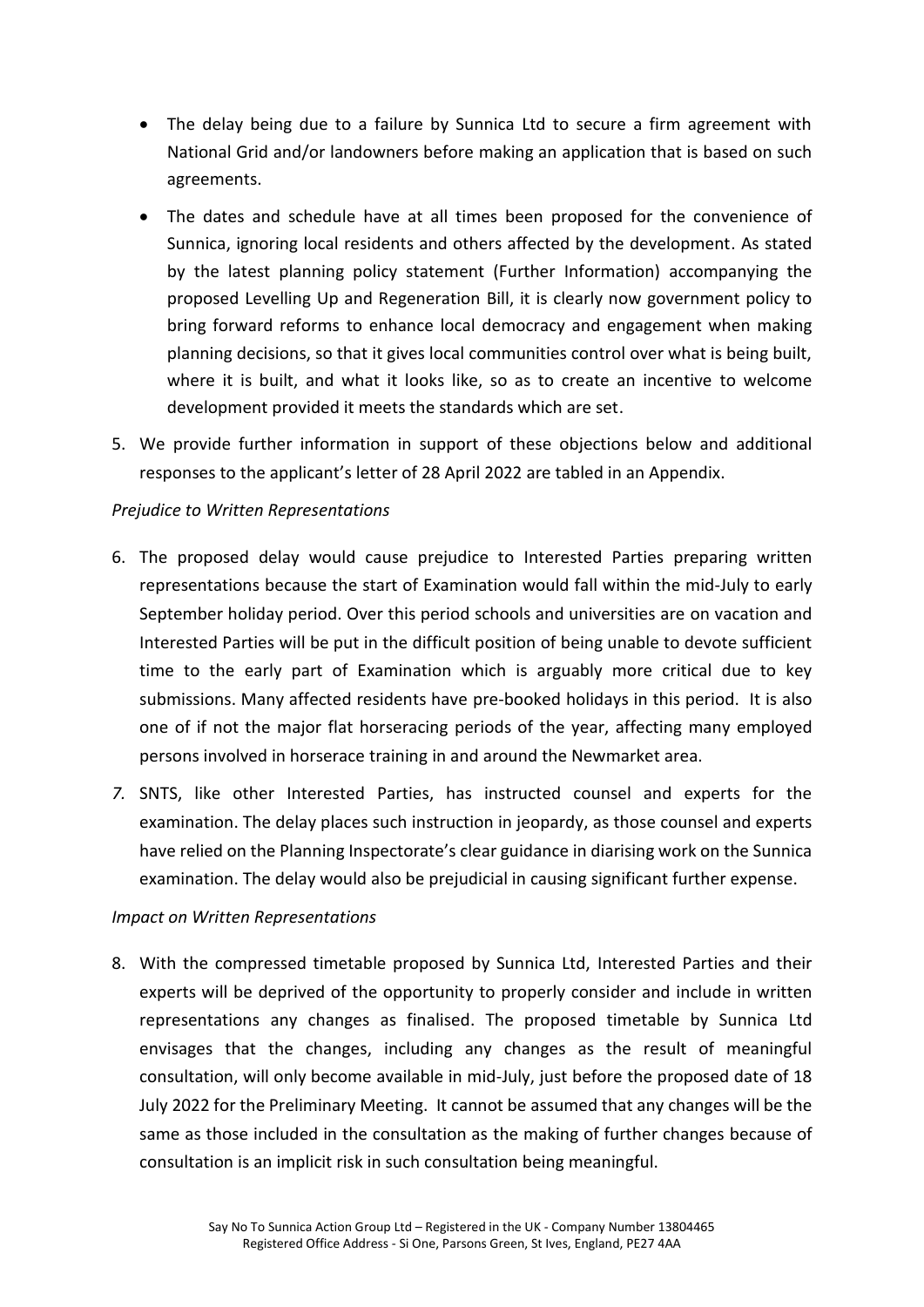9. Indeed, if experts are unavailable because of the delay, Interested Parties may be deprived of expert advice in its entirety. It was incumbent on Sunnica Ltd to make the application when it was finalised. It was not compelled to bring the application forwards in an incomplete form, which places those Interested Parties in the invidious position of having to modify their responses as they go.

# *The Shortness of Time*

- 10. The timetabling of the DCO process has always been at the behest of Sunnica and this request for delay comes in a long line of delays in the overall process. In the statutory consultation on Sunnica residents were told that the application was expected to be submitted in spring 2021. For its part, the Planning Inspectorate appears to have expected the application to be made on or shortly after 15 July 2021. Instead, the application was submitted on 18 November 2021. Further delay arose in March 2022 as a result of Sunnica Ltd requiring to serve notices on various organisations. The process of considering whether to approve the applied for delay has, in itself, already delayed matters further. The requirement for a delay was first notified to the Examining Authority on 30 March 2022 while the Application Letter did not come until 28 April 2022.
- *11.* In contrast to the ample time that Sunnica Ltd has had to negotiate agreements with National Grid and other parties, and to relieve consequent uncertainties in the application, Interested Parties will have only a short period within which time to get to grips with the changes. This is unfair and prejudicial.

#### *The Reasons for the Delay*

- 12. In respect of prejudice, Sunnica says that it would be "*procedurally unfair*" not to allow the delay because of when National Grid informed it that Option 1 was no longer feasible. Sunnica has been aware that Option 1 was not feasible since 10 March 2022. It is unclear why steps were only taken after the publication of relevant representations. Going further, however, Sunnica Ltd alone has the terms of the connection agreement with National Grid and must have been aware that it was not confirmed. Sunnica should have managed this risk as part of the DCO application, not least as securing the connection to the National Grid is an essential part of this scheme. It cannot now rely on the prejudice it faces due to its own omissions to justify placing real and unavoidable prejudice on Interested Parties that have had no hand in the timetable and progressing of the application.
- *13.* The application is dependent on, among other things: (1) National Grid cooperating with the process; (2) the feasibility of Option 3 being established; (3) that there are no adverse (environmental or other) impacts caused by the change; (4) that no prejudice is caused to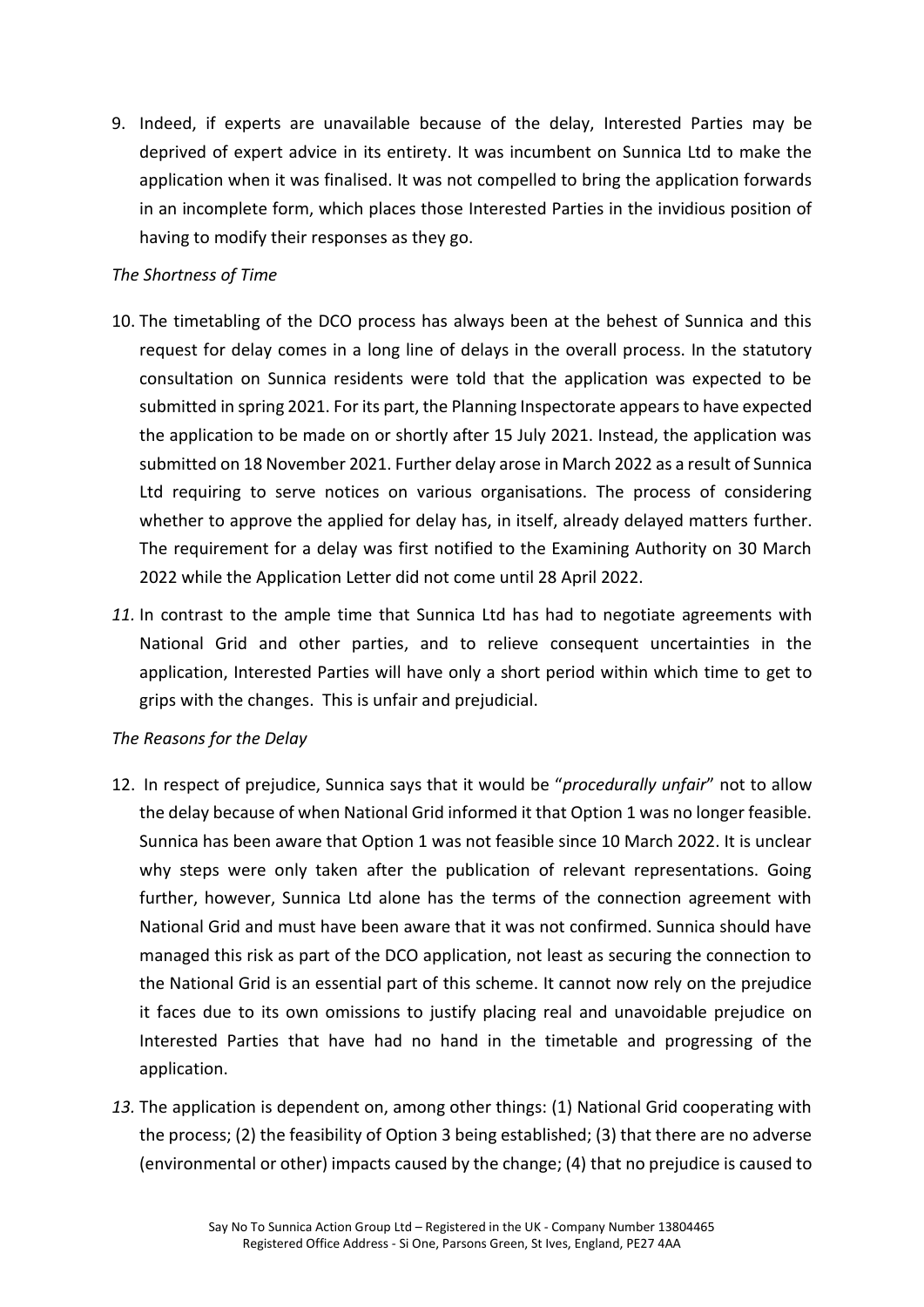Interested Parties (or other third parties); (5) a significant period of consultation is required because of this clearly material change to the application. The Application Letter can provide the Examining Authority no confidence that all of these issues will be resolved in Sunnica Ltd's favour. The Examining Authority must not proceed based on supposition that deadlines will be met when clear and palpable prejudice will be caused to Interested Parties.

## *Conclusion*

- 14. This request for delay is indicative of the problematic approach that Sunnica Ltd has adopted throughout the consultations and pre-examination process. In the first instance, to avoid the material prejudice likely to be caused to Interested Parties, Sunnica Ltd should withdraw its application and bring forward a properly finalised application in the future. Failing this, any timetable that the Examining Authority imposes must avoid material prejudice to Interested Parties, including SNTS.
- 15. In respect of prejudice, our community action group members, and the professionals assisting us, already have pre-booked family and professional obligations. To minimise the prejudice posed if the delay is permitted**, we would respectfully ask that the SNTS Group is consulted before any hearing dates are imposed upon it**.
- 16. In any event, the Examining Authority must ensure any consultation on, and subsequent consideration of, Option 3 is not rushed through to avoid scrutiny by Interested Parties. The timetable implemented must reflect this.
- 17. We are happy to provide any further information that would assist the Examining Authority in considering this issue.

# **Yours Sincerely**

For and on behalf of Say No To Sunnica Action Group

#### **Catherine Judkins (Director and Chair)**

(Electronically Signed)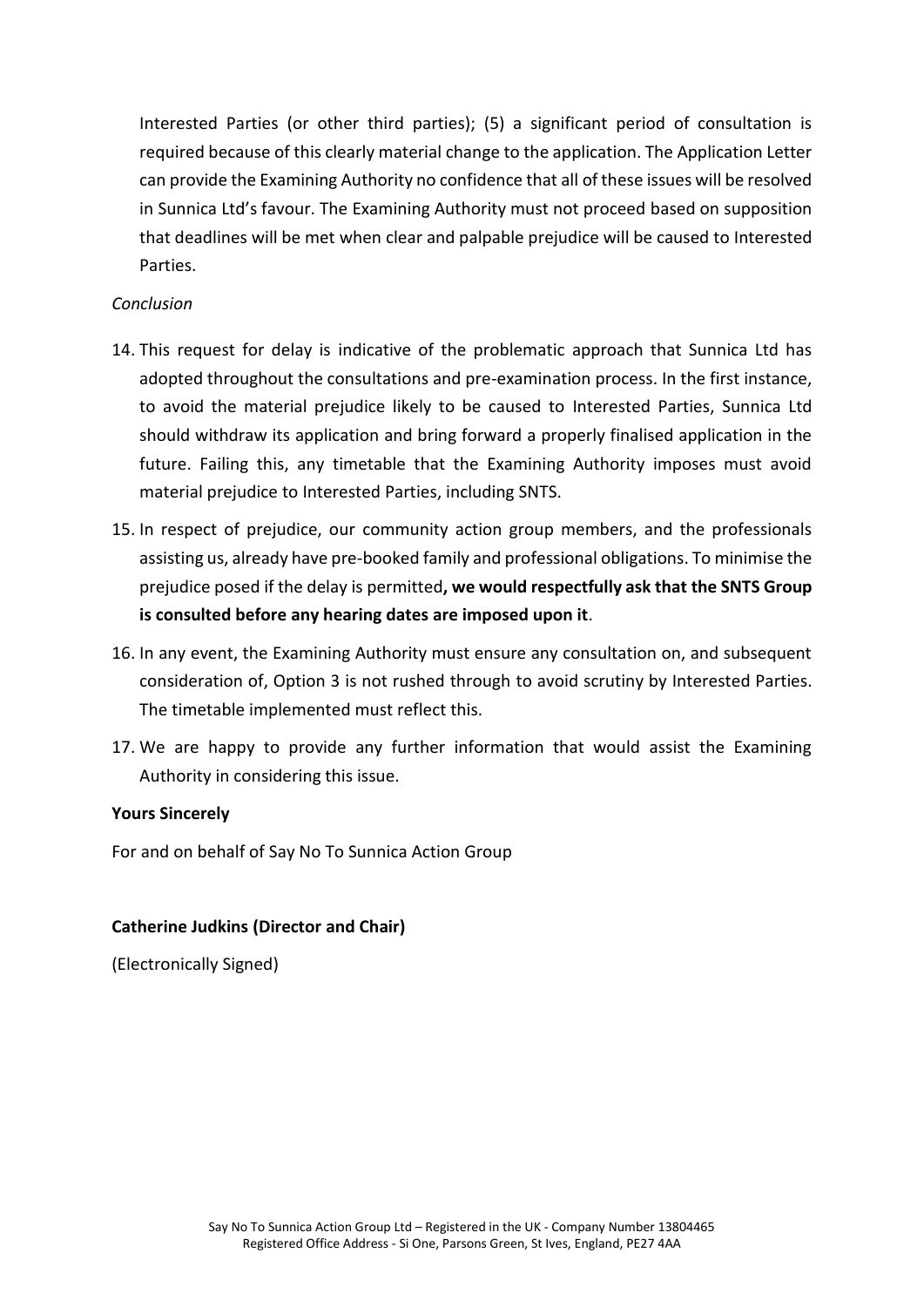## **APPENDIX**

References to Application Letter mean the letter from Sunnica Ltd dated 28 April 2022

| Response                                                                                                                  |
|---------------------------------------------------------------------------------------------------------------------------|
| As is noted in paragraph 1.2 of the Application Letter, a new substation is essential infrastructure for the scheme.      |
| Without it, a connection to the national grid at Burwell at 400kV is impossible, and Sunnica Energy Farm would be         |
| unable to transmit energy into the National Grid. In paragraph 1.2, it is explained that Sunnica had confidence in        |
| Option 1, albeit clearly that option was not actually secure and has now been lost. As is then noted in para. 1.6,        |
| Option 3 is an option that was considered prior to the application for DCO was submitted and was rejected as a            |
| suboptimal design. It was thought that a single 400kV circuit connecting to Burwell was too risky from the                |
| perspective of failure risk when compared to the preferred option of two 132kV circuits. It is unclear what has           |
| changed about the risk profile of Option 3, and without further information the Examining Authority must assume           |
| that it represents a suboptimal design.                                                                                   |
|                                                                                                                           |
| Further, there was an 'Option 3' consulted upon in the Statutory Consultation, but this was close to the Burwell          |
| Substation, not the apparent new proposal being made. The naming and presentation of the option is also                   |
| prejudicial to Interested Parties, as it may confuse or mislead them into thinking the new Option 3 is the same as        |
| that consulted on in the statutory consultation. It is a significant risk that Interested Parties will disregard or not   |
| properly understand the change, considering it to be another option at Burwell. That would be a significant problem       |
| for the quality of any responses to the consultation and disadvantage Interested Parties.                                 |
| The newly proposed Option 3 is an incomplete design; the option is still subject to "additional feasibility works by      |
| Sunnica and the National Grid". It is unclear how Sunnica Ltd (and by extension the Examining Authority) can be           |
| satisfied to any level of certainty that the proposal will be ready by mid-July. This is particularly so considering that |
| Sunnica accept that National Grid need to work with it on the proposal. In para 2.3 it is recorded that "Sunnica          |
| considers that it can finalise the works by the end of May 2022 provided National Grid works with Sunnica. There is       |
| every indication that it will do this". We note that this is not a confirmation that National Grid will do this, nor      |
| indeed is there any document or communication from National Grid itself indicating that it agrees with the                |
| timescales involved. The date of mid-July 2022 is not certain and is at risk.                                             |
| It should be noted that one of the two reasons for delay in para 3.17.1 is to "enable National Grid to confirm in         |
| writing the reasons why Option 1 is no longer available to Sunnica". Sunnica say in para 1.3 that it was first told       |
|                                                                                                                           |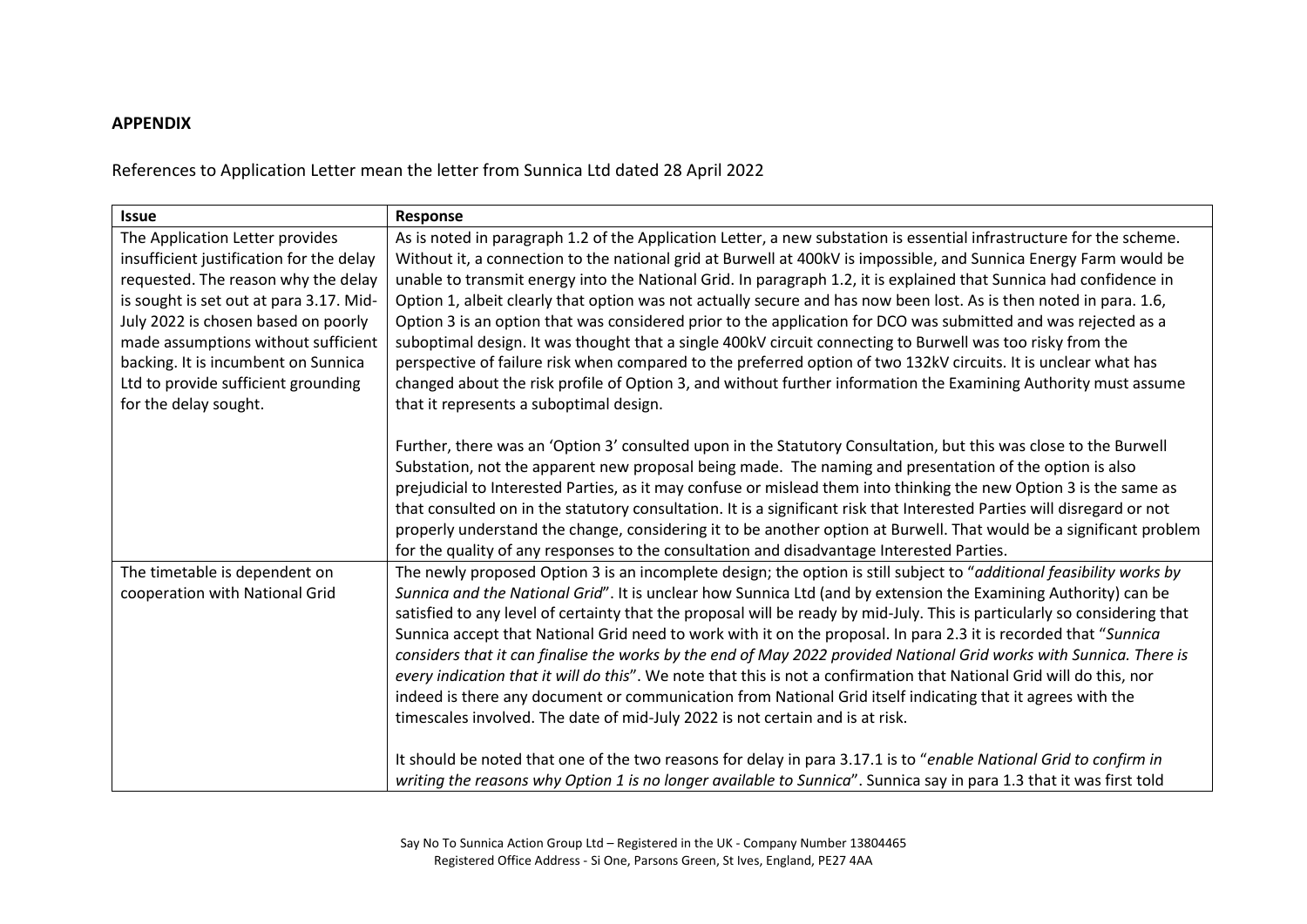|                                     | Option 1 was no longer available on 10 March 2022. This was then confirmed in the relevant representations of                                                                                                                                                                                                                                                                                                                                                                                                                                                                                                                                                                                                                                                                                                                                                                                                                                                                                                                                                                                                            |
|-------------------------------------|--------------------------------------------------------------------------------------------------------------------------------------------------------------------------------------------------------------------------------------------------------------------------------------------------------------------------------------------------------------------------------------------------------------------------------------------------------------------------------------------------------------------------------------------------------------------------------------------------------------------------------------------------------------------------------------------------------------------------------------------------------------------------------------------------------------------------------------------------------------------------------------------------------------------------------------------------------------------------------------------------------------------------------------------------------------------------------------------------------------------------|
|                                     | National Grid published on 6 April 2022 (para 3.15.3). That Sunnica Ltd needed information from the relevant                                                                                                                                                                                                                                                                                                                                                                                                                                                                                                                                                                                                                                                                                                                                                                                                                                                                                                                                                                                                             |
|                                     | representations, rather than being able to progress the issue from 10 March 2022, is not indicative of expedition on                                                                                                                                                                                                                                                                                                                                                                                                                                                                                                                                                                                                                                                                                                                                                                                                                                                                                                                                                                                                     |
|                                     | its part, nor that of National Grid. Why such formal writing has taken more than 2 months (from 10 March 2022) is                                                                                                                                                                                                                                                                                                                                                                                                                                                                                                                                                                                                                                                                                                                                                                                                                                                                                                                                                                                                        |
|                                     | unclear.                                                                                                                                                                                                                                                                                                                                                                                                                                                                                                                                                                                                                                                                                                                                                                                                                                                                                                                                                                                                                                                                                                                 |
| Lack of Detail of Proposed Option 3 | The Application Letter is lacking in detail about the proposed Option 3. Tables of information are provided with the<br>letter but much of the "change" column includes questions and options rather than facts upon which Interested<br>Parties can rely. To take two examples: it is unclear what type and number of transformers will be used on Sunnica<br>West Site A, and the extent of the land that will be needed for the laying of the 400 kV cable (a working area of up<br>to 30 meters by 30 meters being suggested). This is a striking lack of information which indicates the option is far<br>from a substantiated proposal and prejudices any attempt that interested parties can make to interrogate the<br>proposal.                                                                                                                                                                                                                                                                                                                                                                                 |
|                                     | This lack of information is also apparent from the number of DCO documents which require to be updated (set out<br>in para 3.19). This is a considerable number of documents, many of which SNTS (and other Interested Parties) have<br>referred to those advising them, and which will be changed at a very late stage in the examination process. There is<br>insufficient information in the Application Letter to safely conclude that that these extensive changes will mean the<br>examination can commence in a way "more efficient and easier for the local community". Indeed, this rather<br>indicates that Sunnica Ltd do not understand (or is dismissive of) the level of time and investigation that is being<br>undertaken by Interested Parties.                                                                                                                                                                                                                                                                                                                                                         |
|                                     | A key part of the Application Letter is various suggestions that environmental and community impact will not be<br>negatively altered. This is most prominently suggested in para 3.7 where it is suggested that Sunnica "do not expect<br>there to be any adverse effects on the environment beyond those identified in the Application already. This is subject<br>to confirmation". The basis upon which this suggestion is made is unclear, not least as crucial information on the<br>detail of Option 3 is not present in the Application Letter. It is unclear to us how this conclusion has been reached in<br>circumstances where the most substantial substation on the site is proposed to be moved to Sunnica West A, yet its<br>location is still not determined. To proceed with an amendment without properly assessing whether there will be<br>such adverse effects on the environment and community leaves the application a hostage to fortune and puts<br>interested parties in the invidious position of not being able to consider and respond to the proposed amendment<br>until the last moment. |